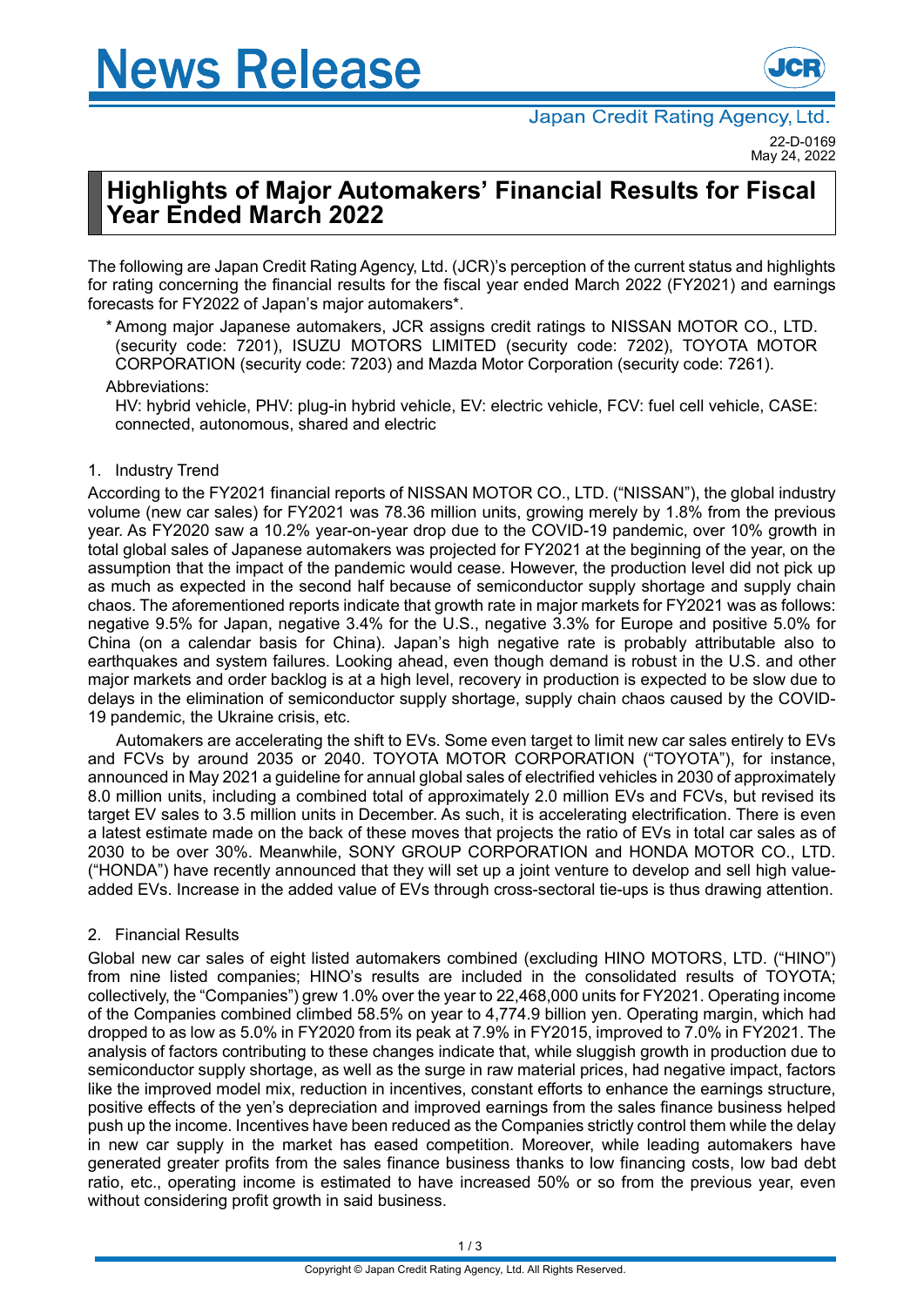

On the financial front, net cash amount (a difference between ready liquidity and interest-bearing debt; based on liquid assets for TOYOTA) as of March 31, 2022 for the automotive segment excluding sales finance came to around 11.6 trillion yen (total of TOYOTA, HONDA and NISSAN), increasing from roughly 10.7 trillion yen a year before. This is high compared to approximately 1.7 trillion yen at the end of FY2008 following the collapse of Lehman Brothers. In terms of the automotive segment's free cash flow, it varies among the Companies partly because of a sudden reduction in production due to semiconductor supply shortage. The Companies' total capital expenditures, which decreased in FY2019 by 5.7% from the previous year as the earnings environment deteriorated due to the US-China trade friction and dropped further in FY2020 by 14.3% as non-essential investments were deferred amid the COVID-19 pandemic, remained almost flat in FY2021. They are expected to grow 22.6% in FY2022, indicating active investment stance, including CASE-related spending.

#### 3. Highlights for Rating

Global new car sales of the Companies combined for FY2022 are projected to increase 6.9% over the year to 24,022,000 units, while operating income is expected to drop 10.7% to 4,265.0 billion yen, with operating margin being 5.6%. Despite growth in sales volume, the surge in raw material prices is likely to have major negative impact. Given unpredictable situations, such as delays in the elimination of semiconductor supply shortage, supply chain chaos caused by the COVID-19 pandemic and the Ukraine crisis, JCR is closely watching how these events will affect business performance. While car sales in Russia and Ukraine account for only a small percentage of consolidated net sales for Japanese automakers, the impact is probably significant in terms of the prices of raw materials, such as crude oil, natural gas and precious metals.

A decrease in incentive competition because of a delay in new cars supplied in the market had positive impact on operating income/loss for FY2021. Given that many Japanese automakers depend heavily on the U.S. operations in profit generation, it is feared that their cost burden will increase if new car supply is normalized in the U.S. and other markets going forward, resulting in tougher incentive competition.

If premised on current battery prices, the profitability of EVs still pales compared to that of vehicles with combustion engines, which suggests that growth in EV sales is most likely to result in lower profitability for automakers. Therefore, in order to maintain the current level of profitability, the Companies need to work to enhance competitiveness by lowering battery prices, improving development efficiency and reducing costs. At the same time, however, many view that sales of HVs and PHVs will keep expanding until around 2030, depending on regions, and JCR is thus watching whether the Companies can boost sales volume without compromising profitability by taking advantage of their wide arrays of electrified vehicles.

Expansion of equity capital and accumulation of net cash amount of the automotive segment are important as buffers against various risks and business deterioration. The key is whether the Companies can maintain and strengthen the financial structure by increasing cash flow generation capacity and making efficient investments while continuing CASE-related efforts. JCR will keep an eye on trends in the automotive segment's free cash flow and net cash amount.

Mikiya Kubota, Akio Kamimura